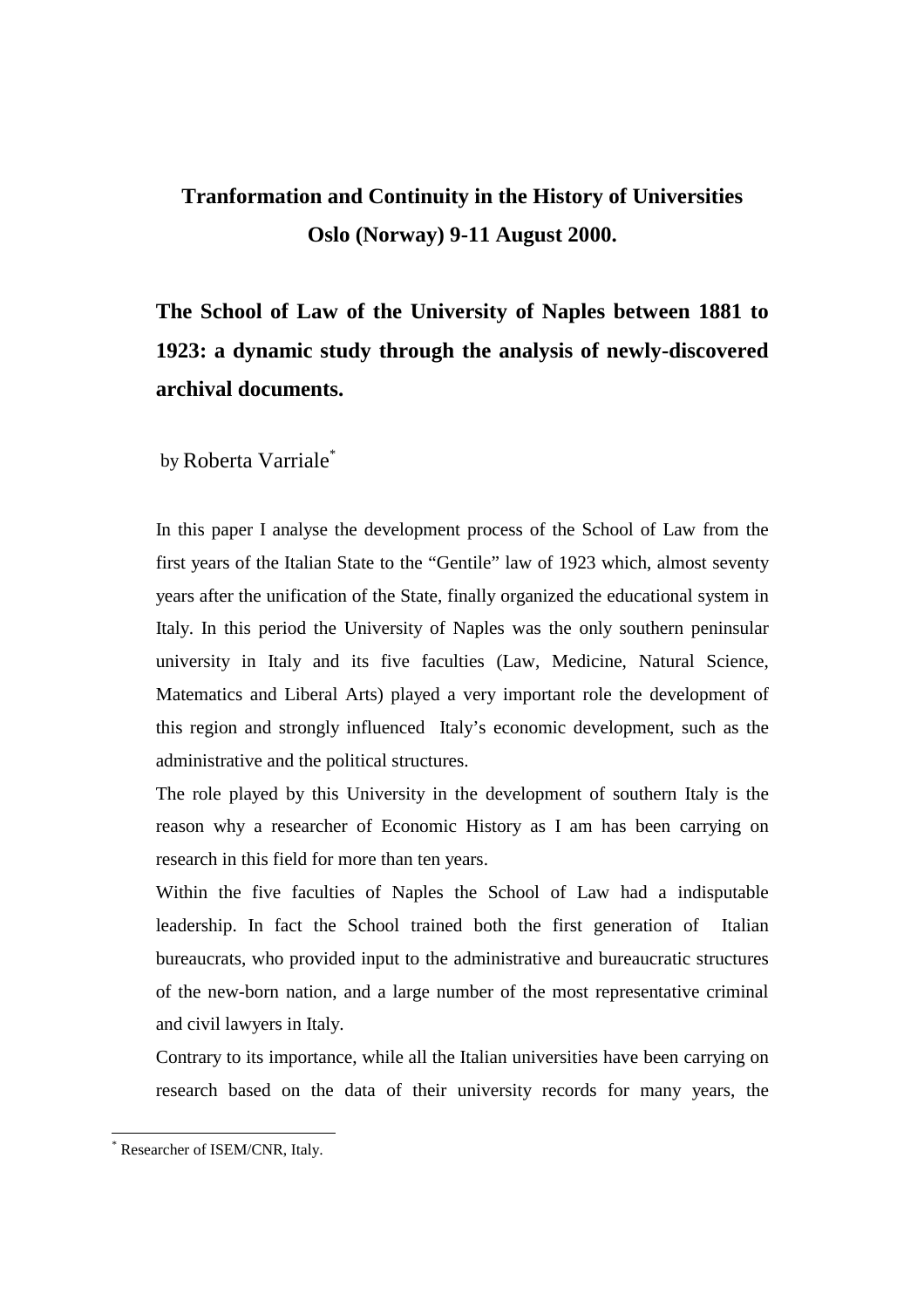University of Naples has not been able to give this contribution to history because of the loss of all the documents at the end of the Second World War. As is common knowledge, the German army, before they fled from Naples, burnt the main building of its University causing the total distruction of the archives which were located there. This situation is similar to what happened in other European Universities and strongly reduced the chance of studying the history of that cultural background which is connected to the university evolution process.

In this situation when, a few years ago the Rettore of the University of Naples decided to give a new seat to the documents produced after the Second World War, there was no hope that this new location could influence the research in this field. What happened was that during the move a few documents concerning the Faculty of Law were discovered.

They consist in two series of registers still bearing the fire scorch marks on the edges: the books of the consignment of the degree parchment sent from 1881 to 1934 to the graduated students and the official report, signed by student and commission teachers, of the examination sessions which took place from 1901 to 1940.

I discovered these documents during a visit to the new archives and I decided to study both categories.

The list of consignment included: the name of the student, the name of his mother and father, place of birth, age (from 1898 the day of birth), the nature of the diploma gained by the student, the day of the examination and a few several notes of a various nature. The official report gave information about the marks and the teachers who examinated the student. I decided to integrate, for the years in common (from 1901) this information and to study the data from the beginning (1881) up to the year of the Gentile Law (1923).

The creation of the new archives has been the first step of my job but the organization of the data-base was shortly followed by the analysis of the characteristics of the students graduating from the Law School in the period between 1881 and 1923.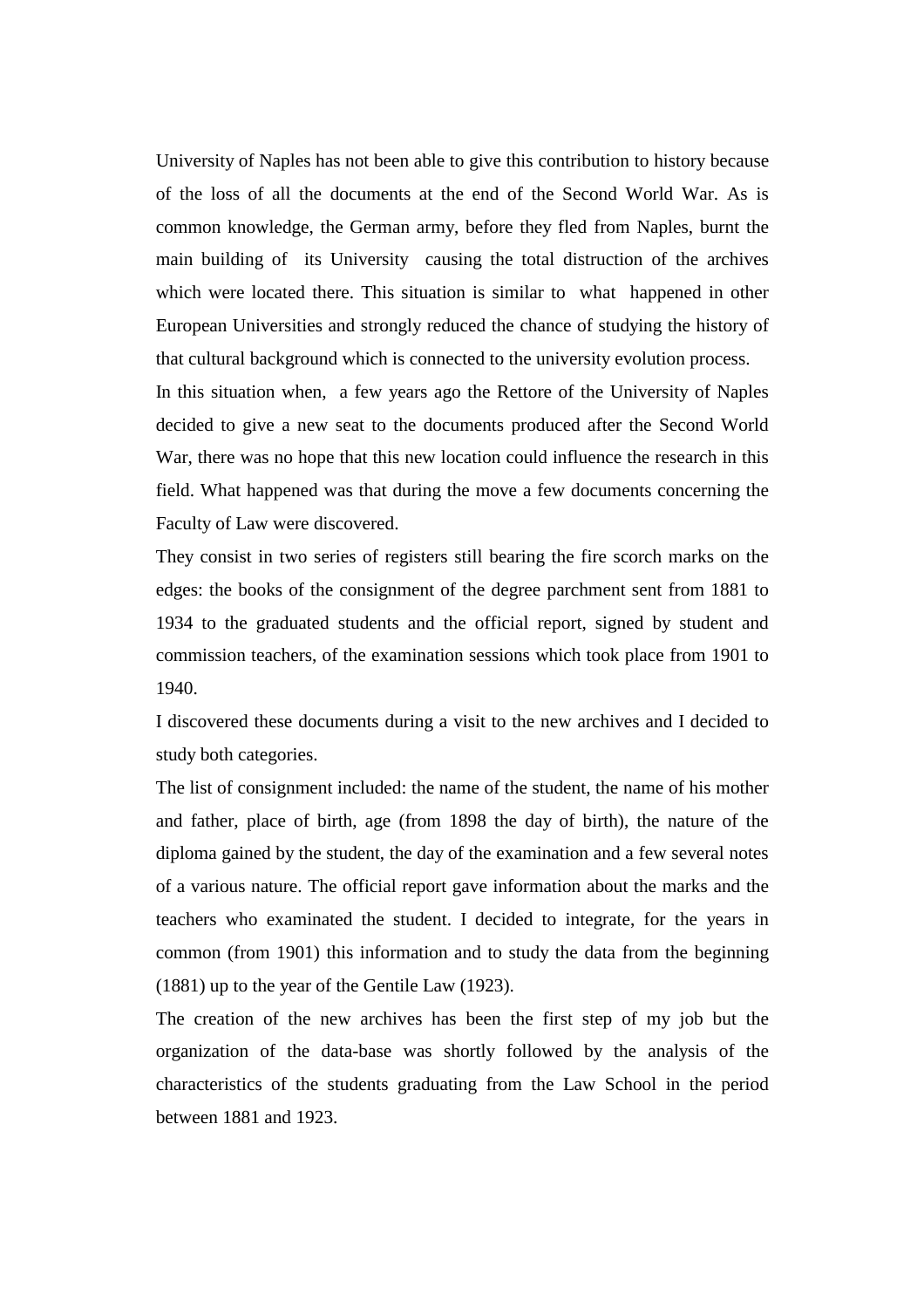The first information which came out of the archives was, of course, the number of students that graduated in this period from the University of Naples.

12996 students who had attained a diploma at the Faculty of Law during the period taken into consideration were examined. As the period lies between 1881 and 1906, the 'authorizing permits' issued by the University were of many sorts. The first screening made of the data available has focused on the classification of the diploma students according to the typology of the diploma awarded. In reality this diversification for the most part can be attributed to the approximation of the staff dealing with the documents, and referable to three types of qualifications awarded by the Faculty. The original source, however, had many varied and imprecise categories under the heading 'authorized papers'. Therefore it has been necessary to clarify and even out all the wording of the diplomas and, following this operation, the diplomas awarded by the Royal University at the Faculty of Law have been separated into three headings: Degree in Law, Diploma as Notary, and Diploma as Attorney.

The percentage distribution of the various types of diploma amongst the students who studied at the Faculty is illustrated in the first chart. The period under examination offers, under this profile, a certain dynamic and even excluding the period between 1887 and 1894 where the documentation has been lost, it is evident that there is a overall movement of growth from the beginning of the survey up until 1897. It is, in fact, in 1897 that there is the largest difference in the types of qualifications awarded. In that year, 58% of the diplomas depended on the passing of the degree exam, and 24% on the exam as Notary, and 18% as Attorney.

The movement of the situation is outlined in the first diagram , an analysis of which shows the significance of the 25 years under scrutiny, in the span of which an event takes place which saw the phenomenon of the differentiation of these 'authorizing permits' increase, reach its maximum in 1897, and then disppear completely in 1907.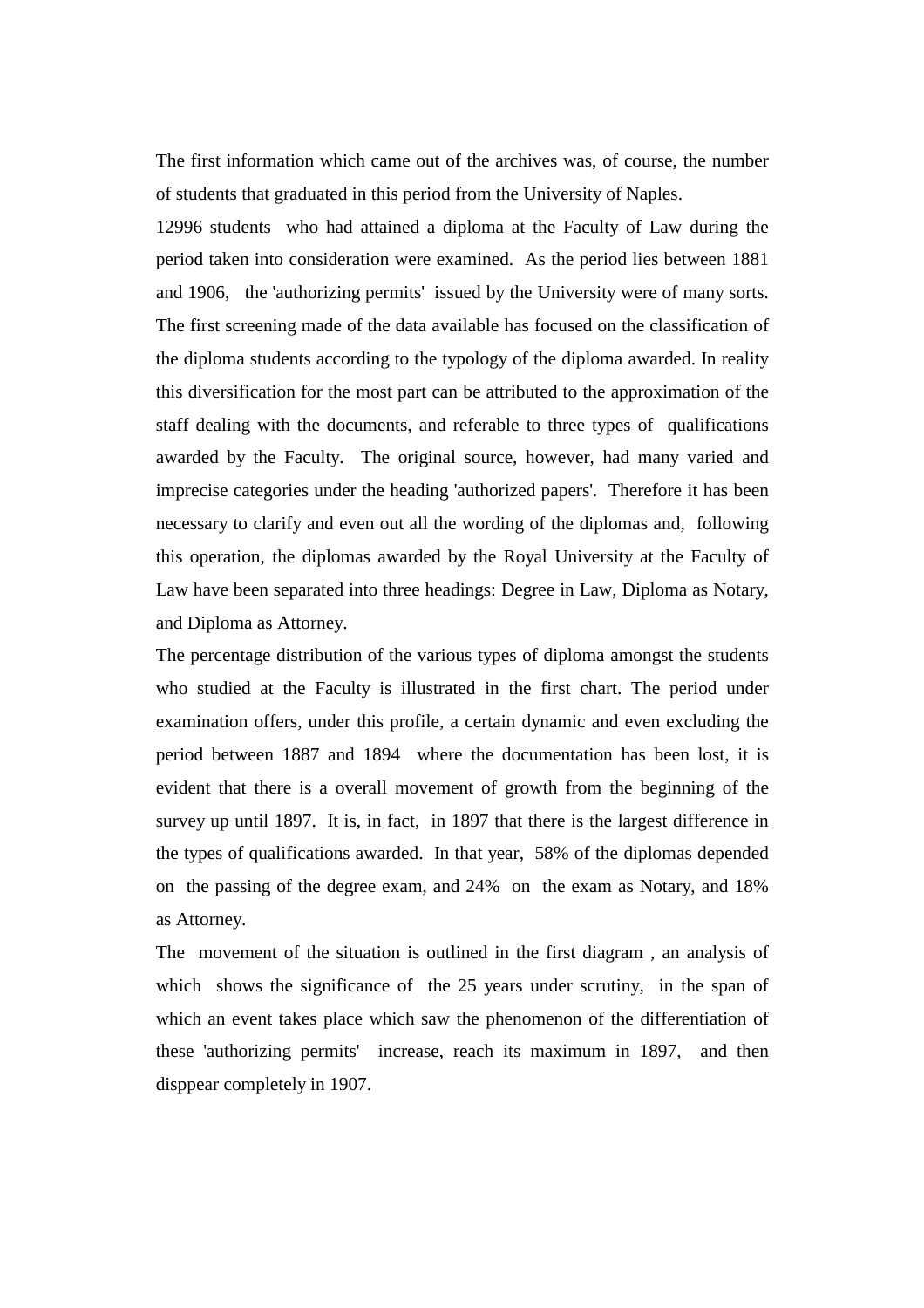Turning the research towards a valuation of the place of origin of the students, we need first of all to define precisely the method of study adopted for the valuation of this parameter. The source gives a geographical extraction of the student's birthplace and not that of his residence at the moment of the awarding of his qualification; therefore one must be aware that, from this point onwards, when there is a reference to the origin of the newly-qualified student , it is information of that nature which one is referring to.

In the original documents, both the precise place of origin was denoted ( in each case whether it was a city, a small village centre or a part of a town) as well as a larger geographical reference, sometimes the province but often the region. The question of the homogenization of the geographical data at this point became a requirement with considerable difficulties, not least because in the ample time span of the research the geographical contexts have undergone quite a few modifications. Thus, in the attempt to place in order and unify the multiplicity of the data available the original source has been enriched in a field which we can define as 'technical' in which every place corresponds to the initials, in use today, which represent the province. This is an practical expedient which has, however, permitted a relationship between the data, which for their heterogenity, would not have occurred in their original state.

Following this operation, it has been possible to make a sort of map of the extraction of the student body of the Law Faculty.

In chart 2. the initial skimming -off operation is shown: there is certainly a large interest in all the southern provinces, with a clear but predictable prevalence in those from Naples( 3599 diplomas awarded) followed by: Salerno (999), Caserta (921), Bari (808), Avellino (783), Potenza( 688), Cosenza(637), Catanzaro(557), and Foggia(496).

In a more advanced phase of the study, it has been necessary to operate a methodological expedient devoted to reduce the enormous variety of provinces involved. In this phase, the provinces have been grouped according to which region they belonged to.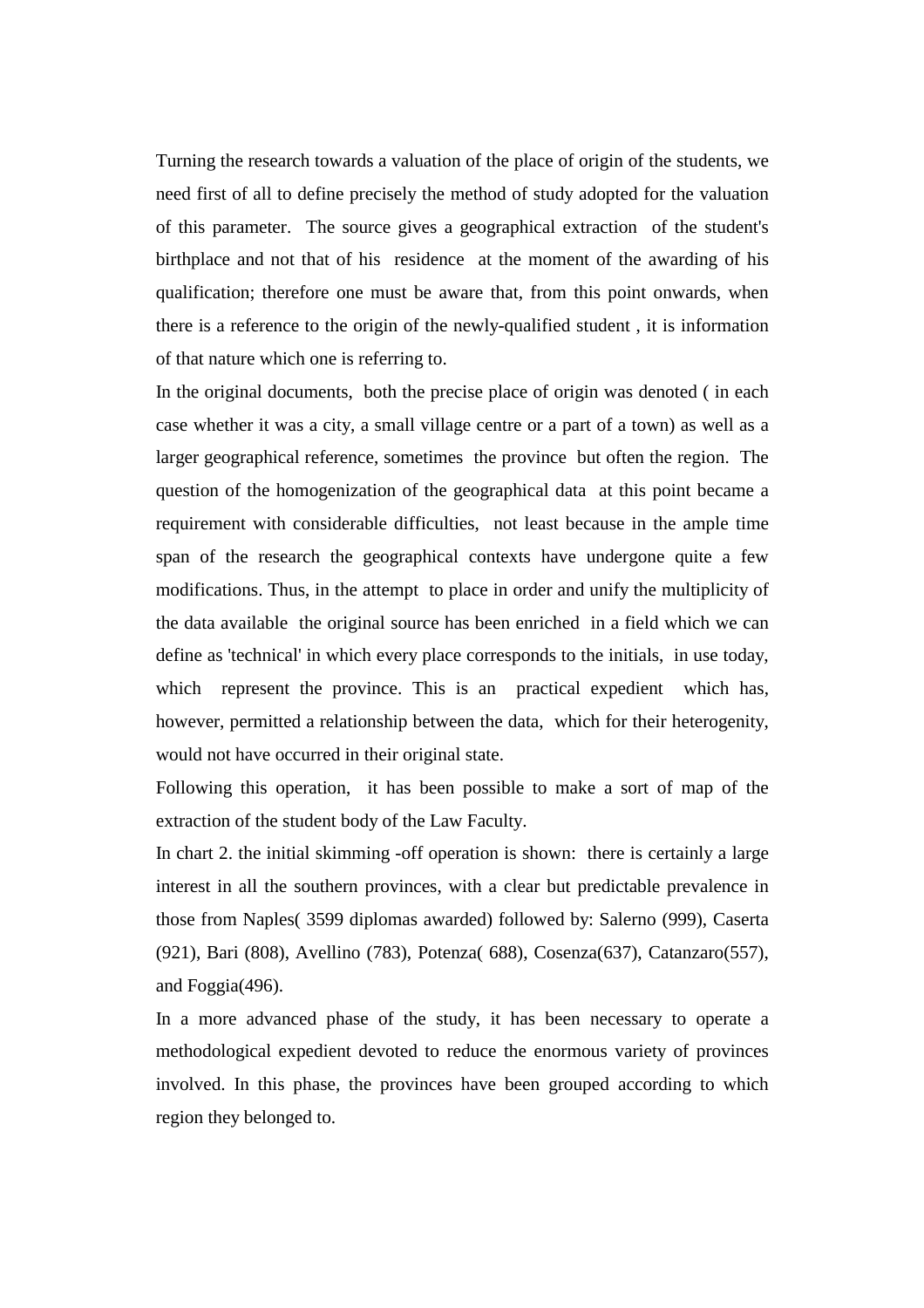Following this further elaboration the situation is represented in diagram 2. from which the articulation of the students by region is placed in evidence and from which the predominance of students from Campania is deducible, representing 52% of all the Law students in the Faculty, followed by the students from Puglia(16%) and then Calabria (12%).

In the map (fig. 3) the South of Italy is drawn, as if it were an island, and divided into regions: for each region, the number of students has been highlighted.

The last elements taken into consideration have been the marks given at the diploma and the possible relationship between the marks given and the distance between the University and the place of origin of the student.

As a result of the limited number of documents found, the survey of the marks awarded by the examining panel does not exhaust the entire period under examination, but only the students who obtained a diploma between 1901 and 1923. All the same, even in this period the coverage, although significant, is not total; one goes from a close estimate to the totality for the period between 1906 and 1917. For the following period one goes from a minimum of 30% of the available marks of all the students in 1923 to a maximum of 92% in 1922.

Straightaway there emerged out of the first selection a rather unusal circumstance for someone who, like myself, has been researching data of this sort for several years. The particularity which I refer to is the fan of marks which go from 60 to 110. In fact, the marks in evidence follow a progression of 5, and fall to just 11: 66, 70, 75, 80, 85, 90, 95, 100, 105, 110, 110 and distinction(summa cum laude). It does not need to be stated that the usual empiric reduction into classes of marks which operates on these occasions in this case is totally superfluous.

The most frequent mark out of all the total marks examined, was the minimum: 66. If one examines, however, the situation in a dynamic way, one can verify that , if in the early years there was a considerable preponderance of students who were awarded that mark(66), this situation slowly faded away in time, to the point where, in 1923 most of the students received marks which were considerably higher. In practice, if in 1901 30% of all the candidates examined were awarded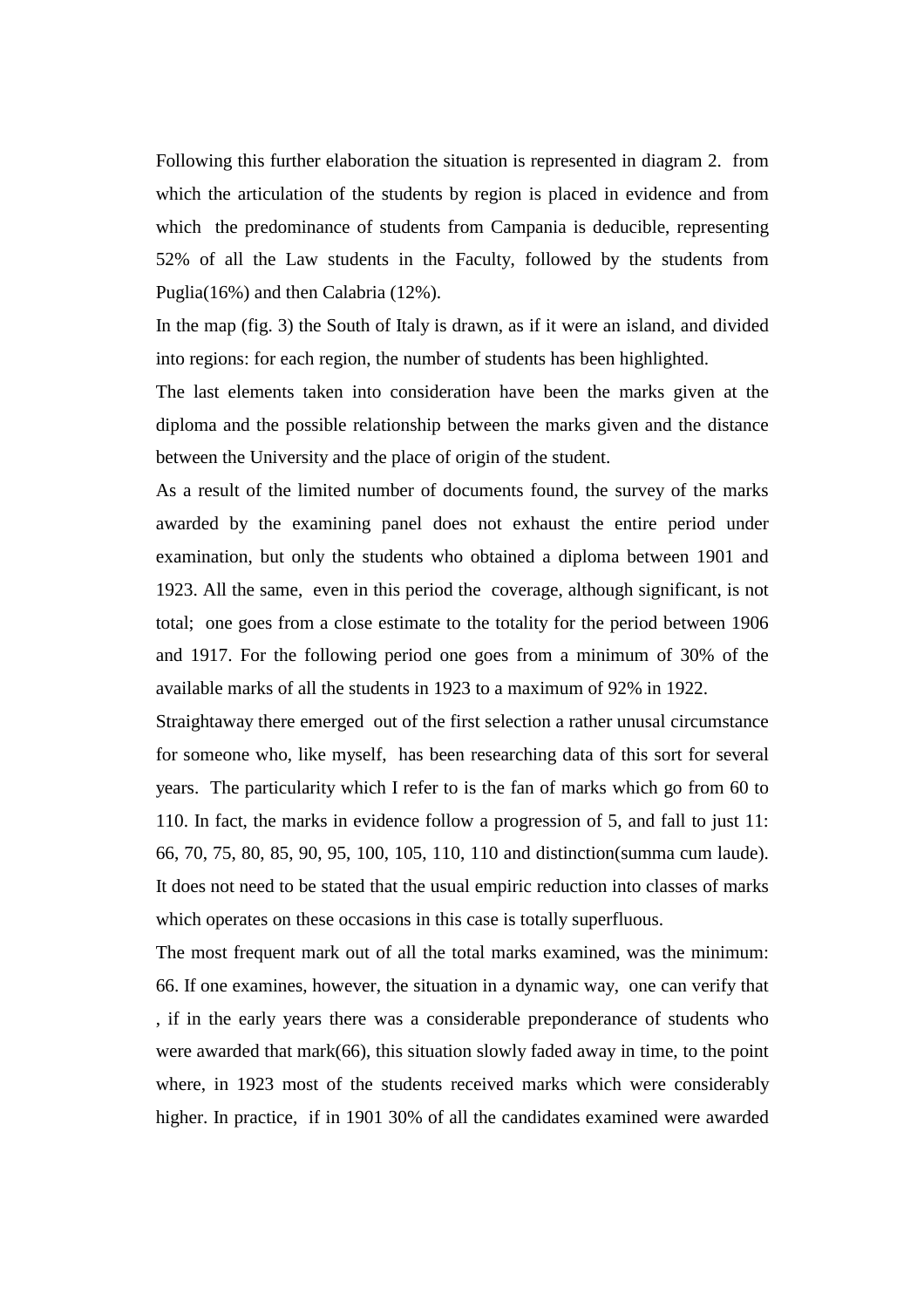the minimum of 66%, and only 4% the maximum 110, in 1922 only 10% of the candidates were placed in the lowest category while 16% obtained 80 and 6% the highest mark, 110.

With this first phase of analysis completed, the next step was to verify if it were possible to apply, on this occasion, a method of analysis which I had already experimented with: an elaboration of research which led recently to the publication of a book on the graduates from the University of Naples. (R. Varriale: The graduates from the University of Naples and their theses. 1988, Naples, ESI). In this research I studied the generation of graduates from Naples over the period 1968- 1988, and their theses subjects before they graduated. Perhaps the most interesting research in that area was the relationship between the productivity of the studies measured against the marks awarded at the degree and the distance in kilometres between the university and the place of residence of the students. For these students, there was always in evidence an inverse correlation between the marks of the examining panel and the distance between the university and the usual residence of the graduate (the shorter the distance, the higher the marks). In the case of the data referring to the Law graduates from 1881-1923 the situation is completely reversed: in general, the marks in the higher category were given to students coming from further away. In this special category the Sardinian students obtain the top marks (with an average of 95,18/110), followed by students from Umbria (91/110), then by students from Le Marche (89,54/110) and Sicilians (84,68), while for the Campania region the average is only 80,83. These results have led to the conclusion diametrically opposite to that of the previous research. While for the students examined in the previous research, who graduated very recently, the distance between place of residence and the University did not create such an obstacle that it was an element of selection in itself ( in fact, the low marks obtained by students living far from the campus are attributable to cultural and social motives characteristic of the relationship centre/suburb), the situation for students at the turn of the century was completely different. Very probably in that period, the move to be closer to the University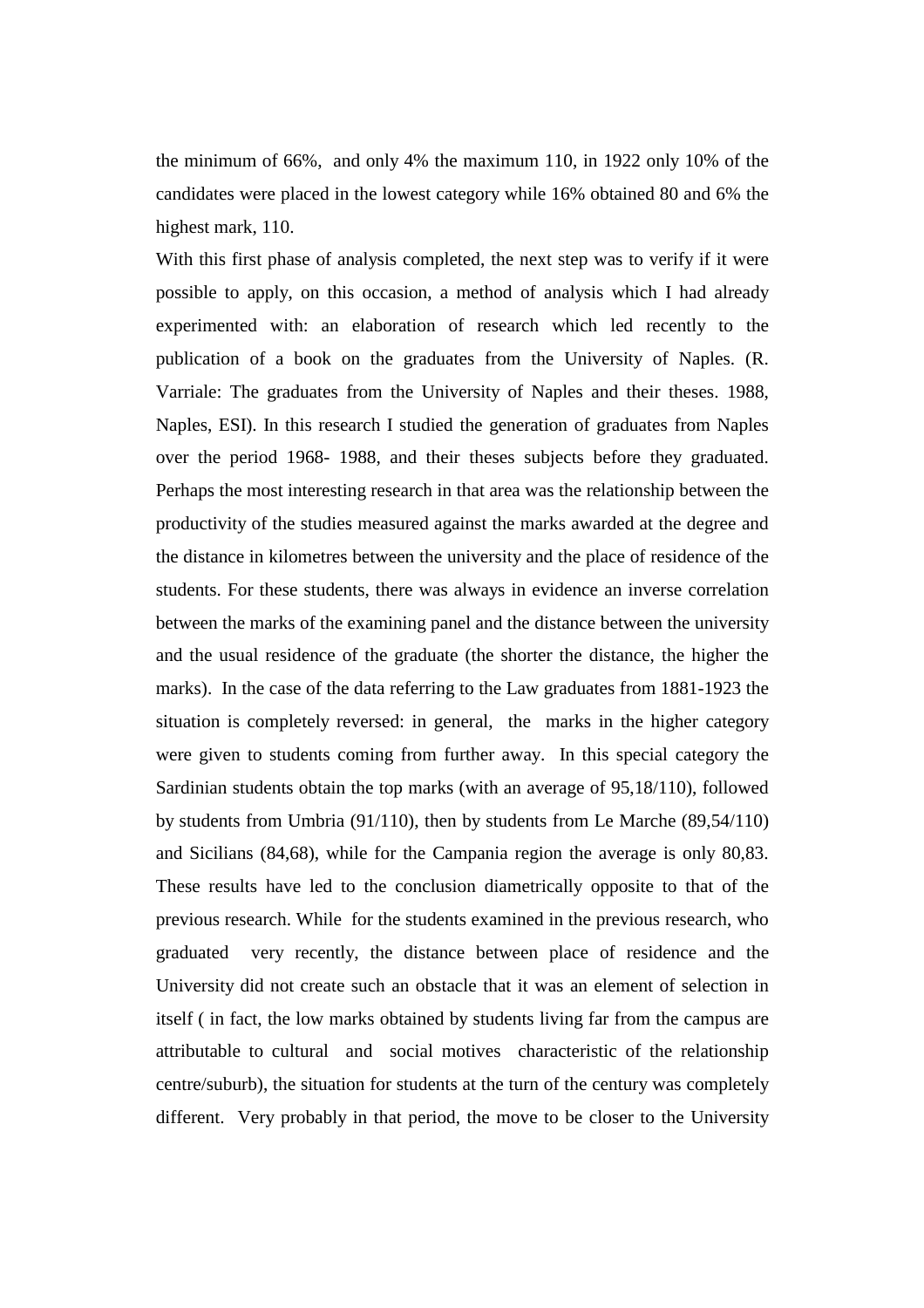was tied to such responsibilities that only the most motivated and well-off students could shoulder the burden. In reality, this is a hypothesis that takes into consideration the social indicators which without doubt could be compared to the study of family extraction of these students, a research which even though still just a project, has been experimented on only a small sample of students. The first surveys have, however, led to a reading which moves in this direction; students who moved near Naples had usually a solid didactic curriculum and a wealthy family behind them which sustained them in this adventure and they were therefore likely to be successful academic candidates.

To conclude, one can affirm that the marks, in general, have improved in the period taken into consideration and this observation leads to an interesting question: is one dealing with an increase in the didactic *performances* of the Faculty, or simply an evolution in the models of evaluation adopted?

While at the moment we do not have the suitable instruments to furnish a reply to this question, the fact is certain that the Faculty of Law faced the period of the Gentile reforms in 1923 at full strength and aware of its important role in the many years of its history as the only centre for the legal/academic formation in the South of Italy and the peninsular. In its classrooms the entire *élite* of the professional classes was formed and it was these who contributed to the creation and growth of Italy.

It is for this motive that I hope that this contribution offered by me with the publication of all the documentation concerning the archive material and its analysis serves to furnish another element in the process of valuation of the work of qualitative and quantitive support given by the southern Italian structure of formation to the economic and social development of Italy. (R. Varriale: I Laureati in Giurisprudenza dell' Università di Napoli. Un archivio ritrovato (1881-1923), Jovene, Napoli, 2000).

Certainly the contribution offered by that system is many- sided but it is emblematic of the importance of the various zones of the Mezzogiorno to the common cause of national development. I hope that my work can be an element